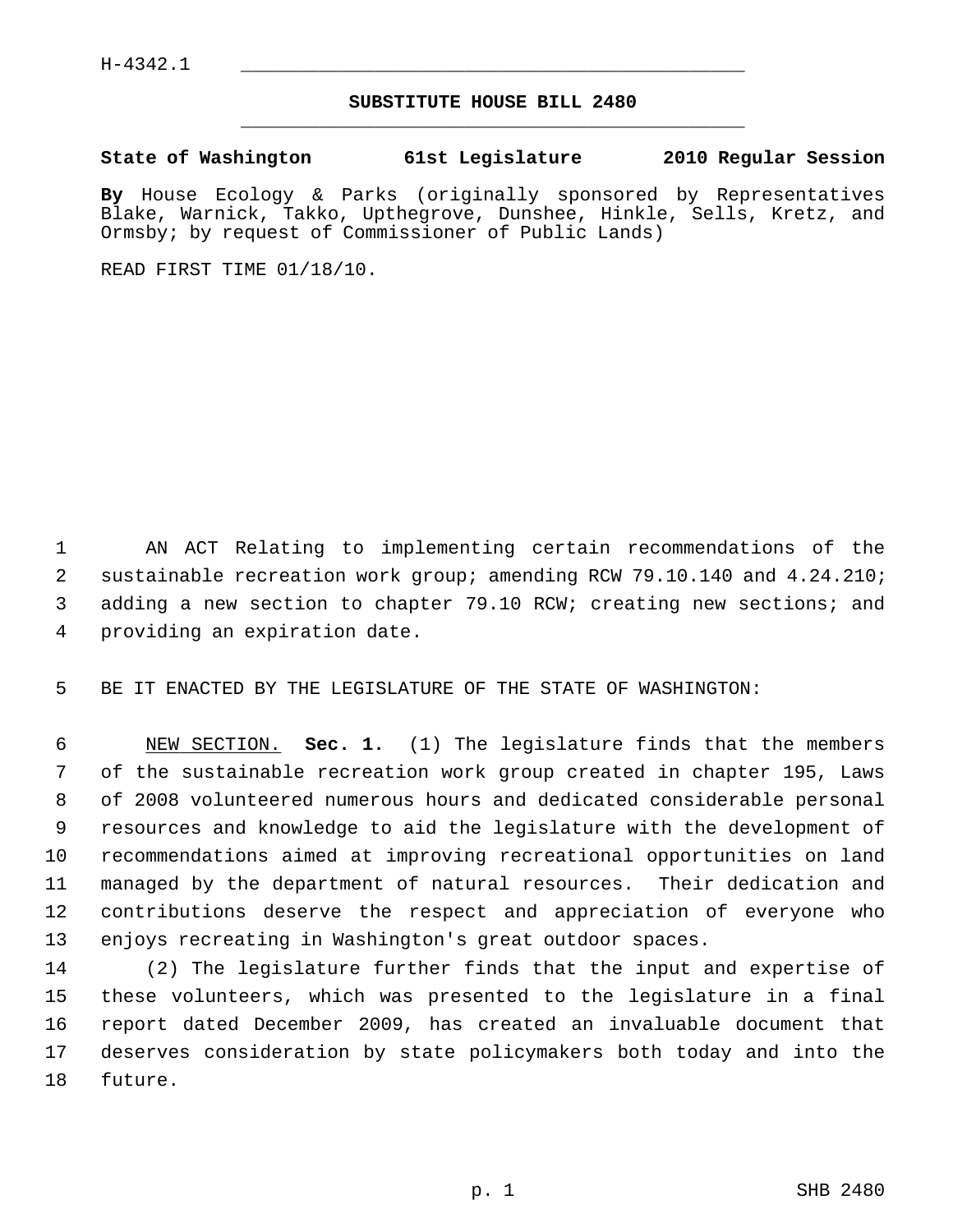1 (3) It is the intent of this act to adopt certain policy 2 recommendations developed by the sustainable recreation work group that 3 are capable of being implemented in the near term and that may provide 4 near-term benefits to sustainable recreation or additional information 5 that may be used to improve recreational activities in Washington.

 6 **Sec. 2.** RCW 79.10.140 and 2007 c 241 s 23 are each amended to read 7 as follows:

8 The department is authorized:

 9 (1)(a) To construct, operate, and maintain primitive outdoor 10 recreation and conservation facilities on lands under its jurisdiction 11 which are of primitive character when deemed necessary by the 12 department to achieve maximum effective development of such lands and 13 resources consistent with the purposes for which the lands are held.  $14$  ((This))

15 (b) The authority provided by this section shall be exercised only 16 after review by the recreation and conservation funding board and 17 determination by the recreation and conservation funding board that the 18 department is the most appropriate agency to undertake such 19 construction, operation, and maintenance. Such review is not required 20 for campgrounds designated and prepared or approved by the department.

21 (c) The department may convey the responsibility to operate or 22 maintain recreation facilities to a concessionaire as provided in 23 section 3 of this act;

24 (2) To acquire right-of-way and develop public access to lands 25 under the jurisdiction of the department and suitable for public 26 outdoor recreation and conservation purposes;

27 (3) To receive and expend funds from federal and state outdoor 28 recreation funding measures for the purposes of this section and RCW 29 79A.50.110;

30 (4)(a) To assess use charges on individuals or groups for the 31 privilege of accessing specific improved, dedicated recreation sites or 32 hosting or attending specific events located on public lands.

 (b)(i) Prior to assessing use charges under this section, the department must develop and adopt by rule a detailed structure for the setting and the efficient collection of the appropriate use charge. The dollar amount and collection technique of any use charge must be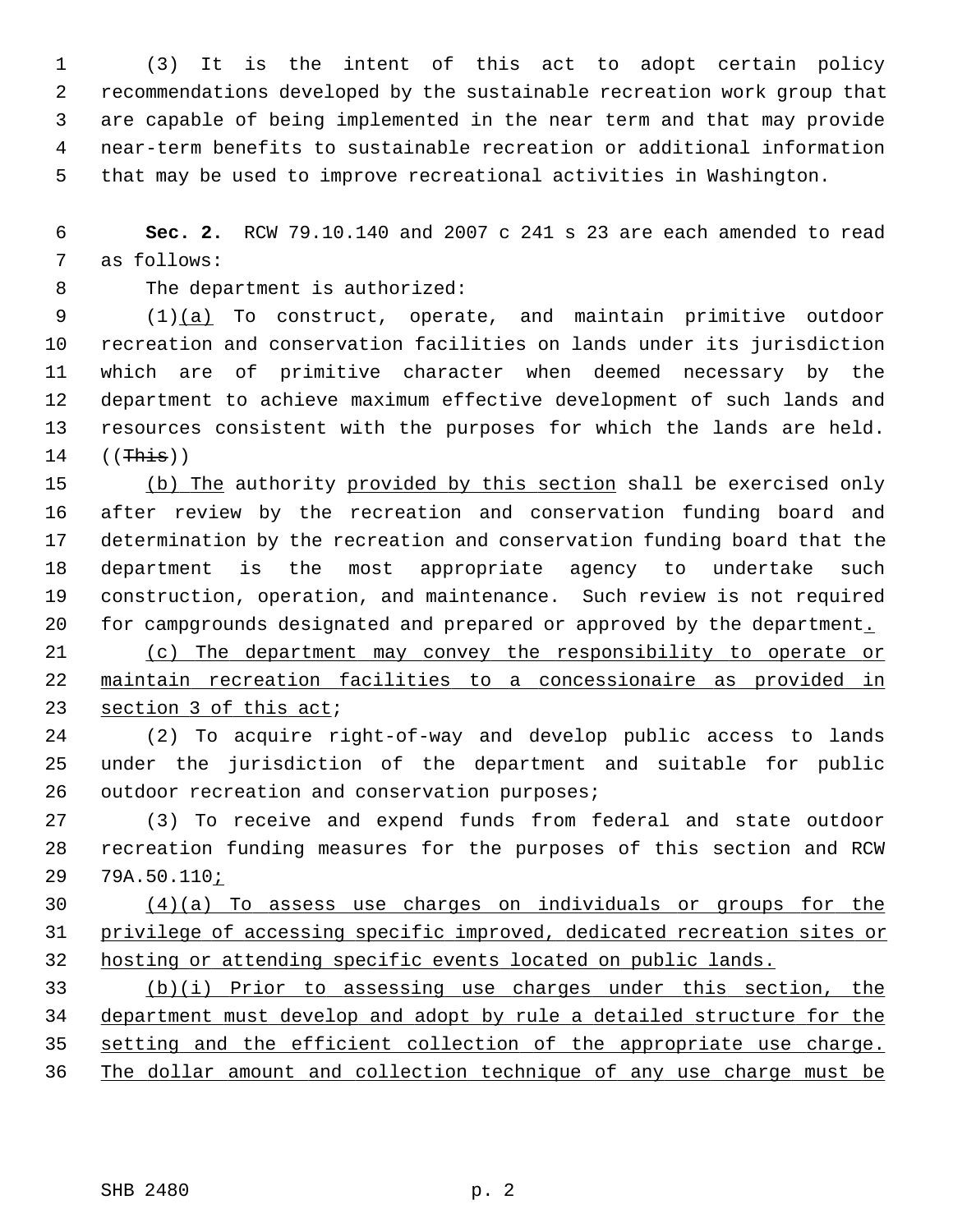1 developed in a manner that ensures use charge collections generate more

2 revenue than the department must expend to collect the use charges.

 (ii) In addition to the rule-making requirements of chapter 34.05 RCW, when developing rules for the implementation of this subsection, the department shall initiate a public process that allows for the formal solicitation of input as to how the department could implement waivers from use charges for individuals who volunteer their time with the department and how the department can address strategies for avoiding the exclusion of certain population segments from recreating on public lands.

 (c) All revenues collected through use charges under this section must be reinvested by the department into the management of, and the provision of recreational opportunities at, the site where the use charge was collected.

15 NEW SECTION. **Sec. 3.** A new section is added to chapter 79.10 RCW 16 under the subchapter heading "part 2 multiple use" to read as follows: 17 (1) The department shall initiate a pilot project to better 18 understand how private concessionaires could be compatible with the 19 department's tradition of providing primitive, relatively dispersed 20 recreation experiences and whether allowing concessionaires access to 21 well-suited campgrounds could improve the quality of service provided 22 while reducing management costs to the department.

23 (2)(a) To accomplish the goals of this section, the department 24 shall initiate two private concessionaire pilot projects. One project 25 must be located east of the crest of the Cascade mountains and one 26 project must be located west of the crest of the Cascade mountains. 27 The temporal length of each project must be determined by the 28 department.

29 (b) In structuring the pilot projects, the department shall 30 maintain the necessary oversight to ensure the continued support for 31 the needs of recreational users and explore ways to ensure that 32 potential recreational users are not being precluded by high fees and 33 costs. The pilot projects must also be structured in a manner that is 34 consistent with any use charges developed under RCW 79.10.140.

35 (3) In addition to the goals of subsection (1) of this section, the 36 pilot project may be used to investigate other questions deemed 37 relevant by the department. These questions may include: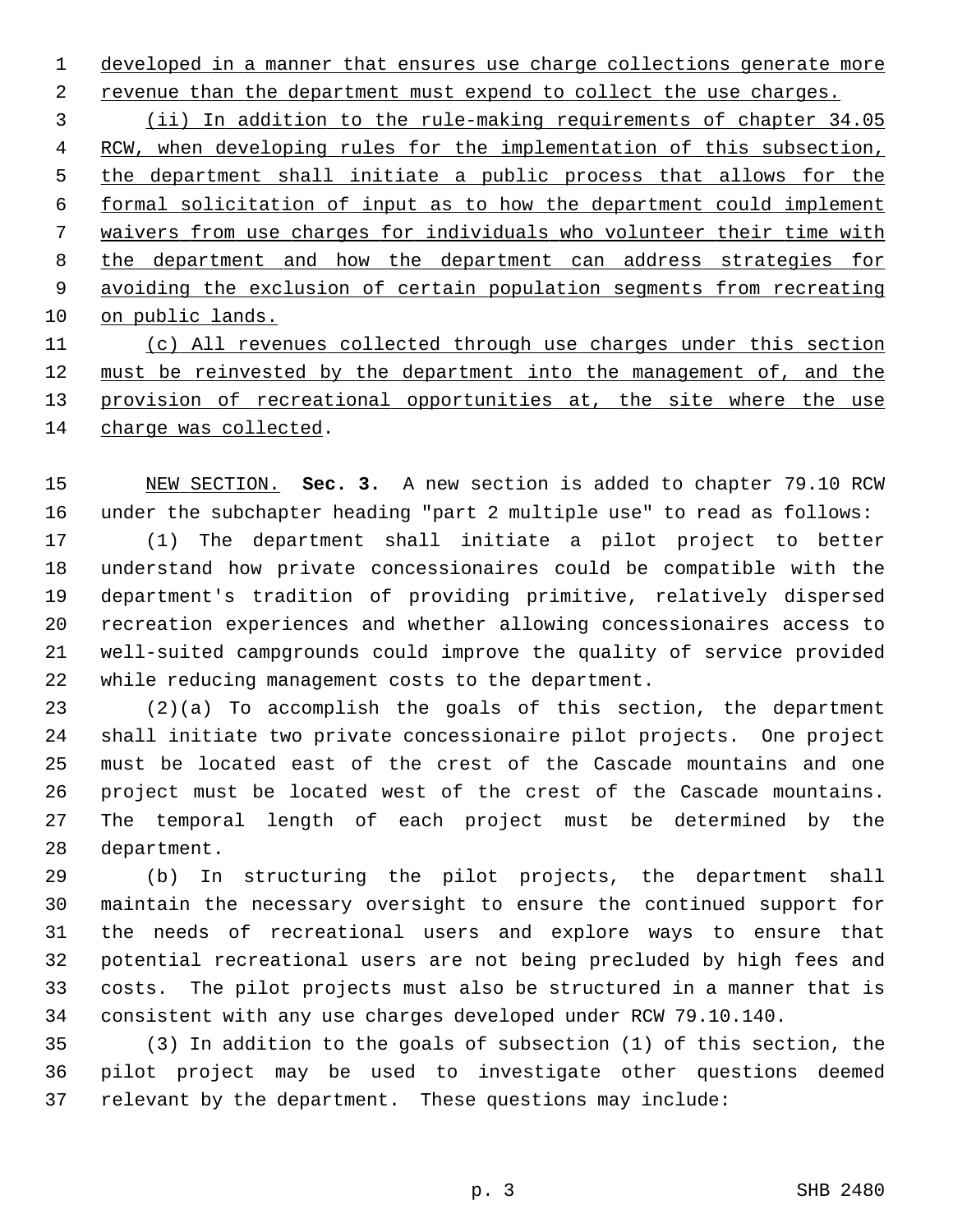1 (a) How concessionaire contracts can best be developed and 2 evaluated?

 3 (b) Whether the concessionaire model would apply to recreation 4 sites funded by the recreation and conservation office or other state 5 agencies? and

 6 (c) If user surveys identify a risk of concessionaire utilization 7 creating an exclusionary effect at campgrounds?

 8 (4) The department shall prepare two reports to the appropriate 9 committees of the legislature, consistent with RCW 43.01.036, 10 summarizing the information learned during the pilot project process. 11 The first report must be a progress report and must be delivered by 12 November 22, 2011. The second report must be delivered after the end 13 date of both pilot projects.

14 NEW SECTION. **Sec. 4.** (1) The department of natural resources, the 15 department of fish and wildlife, and the state parks and recreation 16 commission shall formally explore how the three agencies can develop 17 and implement a multiagency pass that would allow the holder to access 18 any fee-based recreational lands or facilities managed by any one of 19 the agencies in lieu of paying a separate access fee to an individual 20 agency.

21 (2) The proposed structure for a multiagency recreation pass must:

22 (a) Integrate the new pass with other passes or site or event-23 specific fees or charges;

24 (b) Include processes for exploring the inclusion of lands managed 25 by the federal government;

26 (c) Consider how funds can be efficiently collected and reinvested 27 into recreational opportunities;

28 (d) Include waivers or reduced charges for individuals who are 29 active volunteers with either of the agencies; and

30 (e) Consider methods that will avoid excluding segments of the 31 population from recreating on public lands.

32 (3) In developing the multiagency pass required by this section, 33 the three agencies involved must recognize that the state parks and 34 recreation commission is prohibited from charging fees for general 35 access or parking by RCW 79A.05.070(6). As such, the development or 36 implementation of a multiagency pass may not be used to create an 37 expectation or possibility that general access fees, including the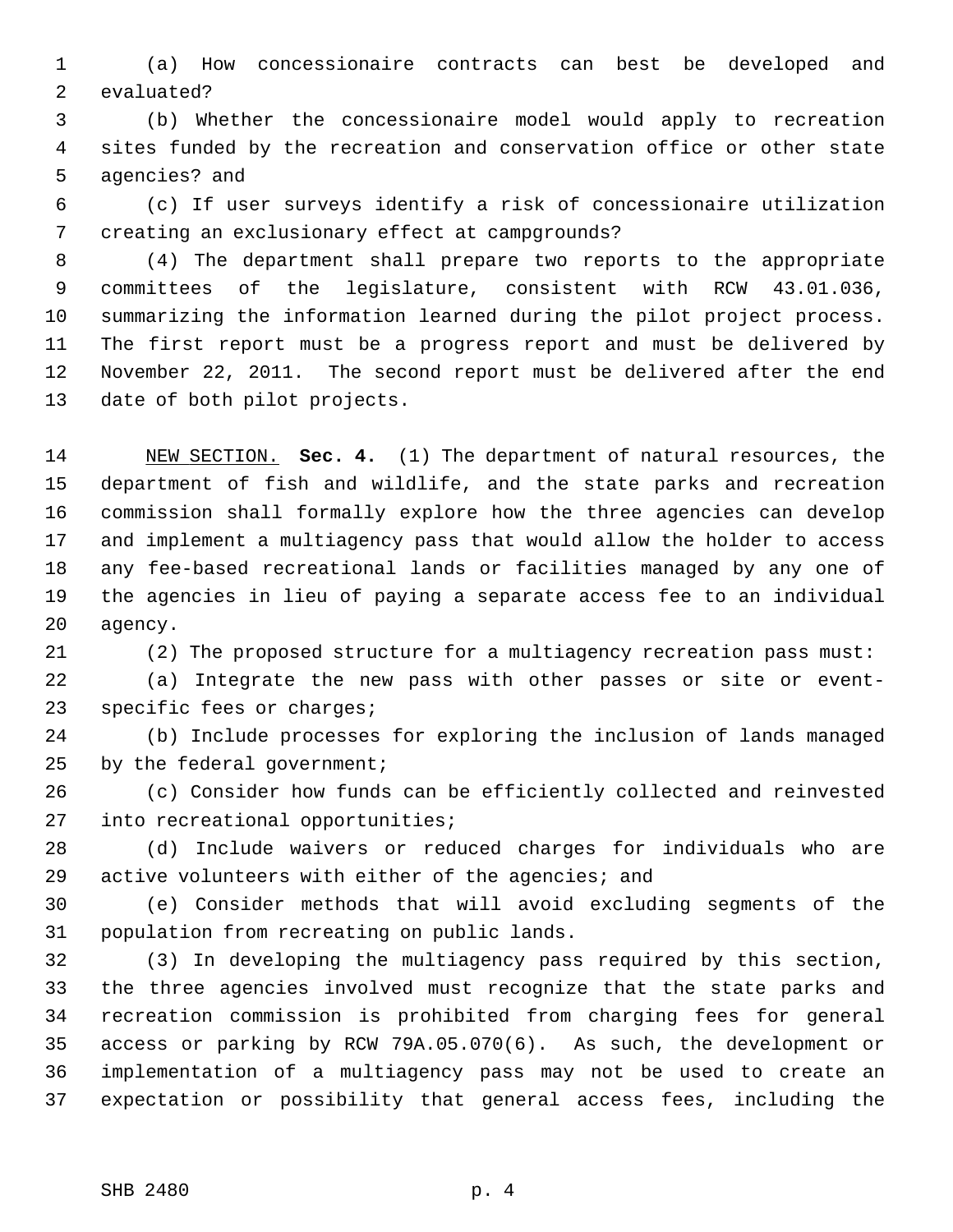1 purchase of the multiagency pass, will be required for state parks. 2 Instead, the component of the multiagency pass that affects the state 3 parks and recreation commission must be focused on the actual use of 4 specific services or facilities for which fee-restricted use is 5 permitted.

 6 (4) The final result of the agency collaboration required by this 7 section must be delivered to the appropriate committees of the 8 legislature by November 22, 2010, consistent with the provisions of RCW 9 43.01.036. The results must be delivered in the form of proposed 10 legislation with accompanying documents explaining the approach taken, 11 the questions remaining unanswered, barriers to success, the positive 12 and negative attributes associated with the proposed legislation, and 13 any addition analyses deemed appropriate by the three agencies.

14 (5) This section expires August 1, 2011.

15 **Sec. 5.** RCW 4.24.210 and 2006 c 212 s 6 are each amended to read 16 as follows:

17 (1) Except as otherwise provided in subsection (3) or (4) of this 18 section, any public or private landowners or others in lawful 19 possession and control of any lands whether designated resource, rural, 20 or urban, or water areas or channels and lands adjacent to such areas 21 or channels, who allow members of the public to use them for the 22 purposes of outdoor recreation, which term includes, but is not limited 23 to, the cutting, gathering, and removing of firewood by private persons 24 for their personal use without purchasing the firewood from the 25 landowner, hunting, fishing, camping, picnicking, swimming, hiking, 26 bicycling, skateboarding or other nonmotorized wheel-based activities, 27 hanggliding, paragliding, rock climbing, the riding of horses or other 28 animals, clam digging, pleasure driving of off-road vehicles, 29 snowmobiles, and other vehicles, boating, nature study, winter or water 30 sports, viewing or enjoying historical, archaeological, scenic, or 31 scientific sites, without charging a fee of any kind therefor, shall 32 not be liable for unintentional injuries to such users.

33 (2) Except as otherwise provided in subsection (3) or (4) of this 34 section, any public or private landowner or others in lawful possession 35 and control of any lands whether rural or urban, or water areas or 36 channels and lands adjacent to such areas or channels, who offer or 37 allow such land to be used for purposes of a fish or wildlife